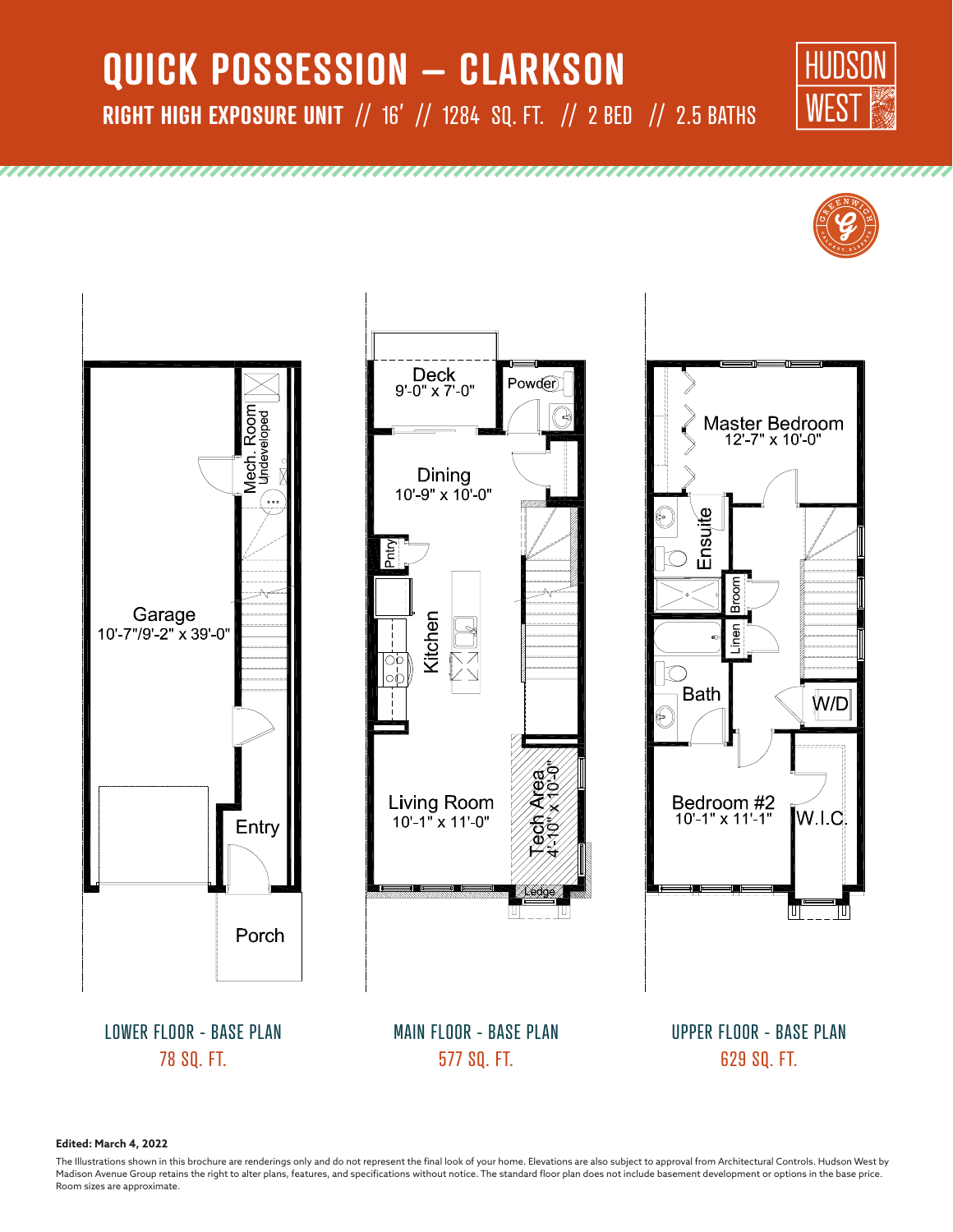## **QUICK POSSESSION CLARKSON – RIGHT HIGH EXPOSURE UNIT** 16' // 1284 SQ. FT. // 2 BED // 2.5 BATHS

### **PRE-PLANNED OPTIONS**



#### MAIN FLOOR - GOURMET KITCHEN OPTION 577 SQ. FT.

LARGER ISLAND WALL OVEN/MICROWAVE HOOD FAN COOKTOP BAR FRIDGE

**Edited: March 4, 2022**

The Illustrations shown in this brochure are renderings only and do not represent the final look of your home. Elevations are also subject to approval from Architectural Controls. Hudson West by Madison Avenue Group retains the right to alter plans, features, and specifications without notice. The standard floor plan does not include basement development or options in the base price. Room sizes are approximate.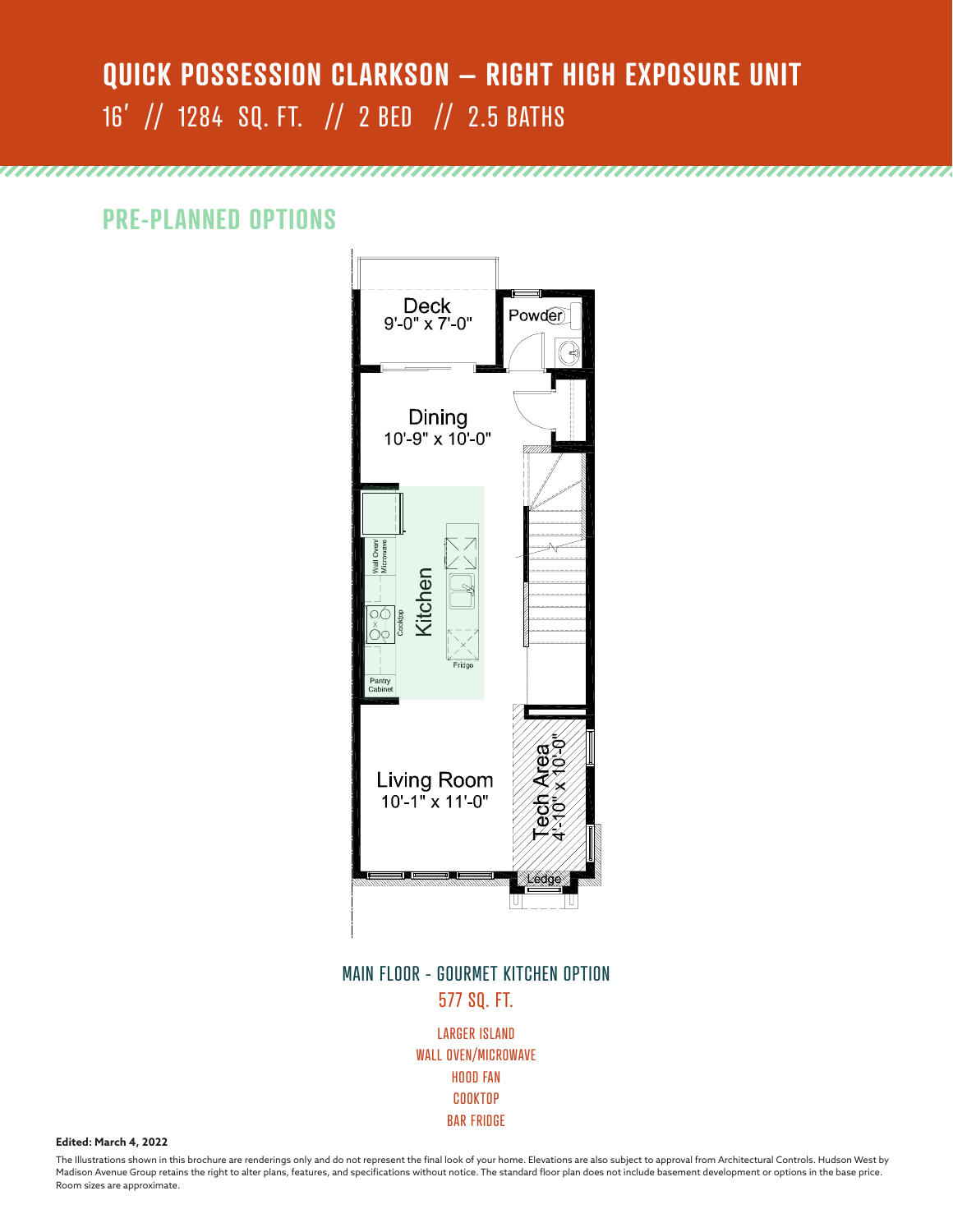# **QUICK POSSESSION CLARKSON – RIGHT HIGH EXPOSURE UNIT** 16' // 1284 SQ. FT. // 2 BED // 2.5 BATHS

**PRE-PLANNED OPTIONS**



UPPER FLOOR - TWO BEDROOM OPTION #2 629 SQ. FT.

**Edited: March 4, 2022**

The Illustrations shown in this brochure are renderings only and do not represent the final look of your home. Elevations are also subject to approval from Architectural Controls. Hudson West by Madison Avenue Group retains the right to alter plans, features, and specifications without notice. The standard floor plan does not include basement development or options in the base price. Room sizes are approximate.